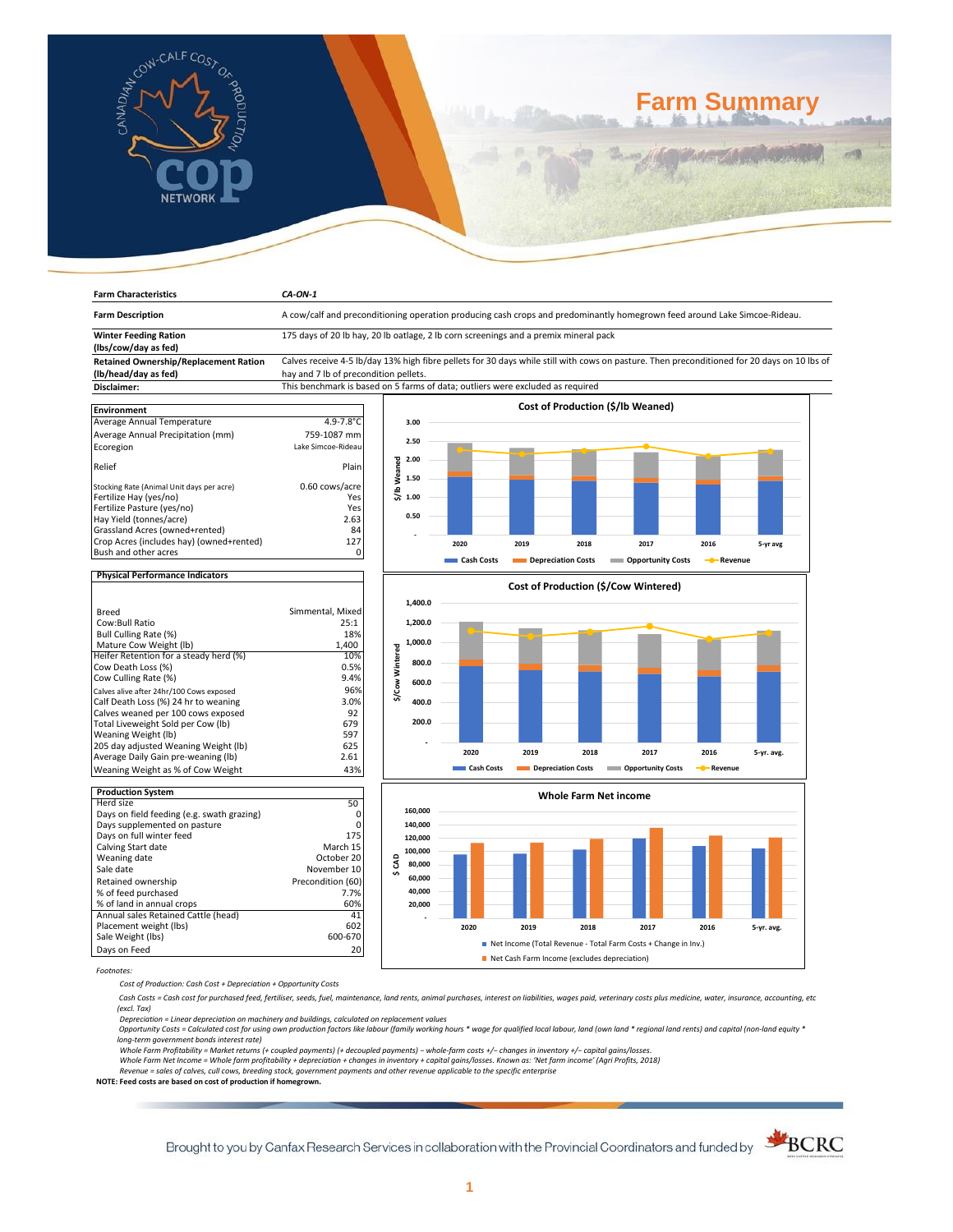## **Whole Farm Overview Page**

| Overview                                                       |                 |                          |                                           |                   |                  |                  |                          |
|----------------------------------------------------------------|-----------------|--------------------------|-------------------------------------------|-------------------|------------------|------------------|--------------------------|
| <b>Operation Maturity</b>                                      | Medium          |                          |                                           |                   |                  |                  |                          |
| <b>Herd Size</b><br>Paid Labour (hours)                        | 50<br>271       |                          | Beef Animals Sold from Retained Ownership |                   | 41               |                  |                          |
| Unpaid Labour (hours)                                          | 843             |                          |                                           |                   |                  |                  |                          |
| Average wages - paid and unpaid (\$/hr)<br>Revenue             | 21.83           | 2020                     | 2019                                      | 2018              | 2017             | 2016             |                          |
|                                                                |                 |                          |                                           |                   |                  |                  | 5-yr. avg.               |
| <b>Market Revenue</b><br>Cow-Calf                              | 5-yr avg<br>20% | 149,023                  | 144,739                                   | 146,866<br>55,404 | 159,145          | 136,195          | 147,193<br>54,978        |
| Cash Crops                                                     | 15%             | 56,025<br>41,690         | 53,237<br>42,362                          | 43,052            | 58,341<br>44,773 | 51,883<br>39,687 | 42,313                   |
| Retained Ownership                                             | 18%             | 51,308                   | 49,140                                    | 48,410            | 56,030           | 44,625           | 49,903                   |
| <b>Government Payments</b>                                     | 0%              |                          |                                           |                   |                  |                  |                          |
| Other Farm Revenue +                                           | 48%             | 134,736                  | 134,737                                   | 134,740           | 134,741          | 134,739          | 134,738                  |
| <b>Total Revenue</b>                                           | 100%            | 283,758                  | 279,475                                   | 281.607           | 293,885          | 270,934          | 281,932                  |
| Change in Inventory                                            |                 | ä,                       | ä,                                        | ÷,                | $\sim$           | $\sim$           | ä,                       |
| <b>Expenses</b>                                                |                 | 2020                     | 2019                                      | 2018              | 2017             | 2016             | 5-yr. avg.               |
| <b>Depreciation</b><br>Machinery                               |                 | 17,225<br>4,900          | 16,852<br>4,737                           | 16,279<br>4,463   | 15,900<br>4,323  | 15,619<br>4,234  | 16,375                   |
| <b>Buildings</b>                                               |                 | 12,325                   | 12,116                                    | 11,816            | 11,577           | 11,385           | 4,531<br>11,844          |
| <b>Overhead costs</b>                                          |                 |                          |                                           |                   | 39,029           | 37,551           | 40,015                   |
| Land improvement                                               |                 | 40,651<br>3,037          | 41,719<br>3,051                           | 41,128<br>3,003   | 2,940            | 2,888            | 2,984                    |
| <b>Machinery Maintenance</b>                                   |                 | 8,700                    | 8,549                                     | 8,197             | 7,990            | 7,785            | 8,244                    |
| <b>Buildings Maintenance</b>                                   |                 | 3,500                    | 3,523                                     | 3,436             | 3,338            | 3,251            | 3,410                    |
| Contract labour                                                |                 | 1,240                    | 1,203                                     | 1,150             | 1,102            | 1,081            | 1,155                    |
| Diesel, Gasoline, Natural Gas                                  |                 | 4,398                    | 6,137                                     | 6,836             | 5,916            | 5,104            | 5,678                    |
| Electricity                                                    |                 | 1,026                    | 1,001                                     | 979               | 906              | 906              | 964                      |
| Water                                                          |                 | ä,                       | $\overline{a}$                            |                   |                  |                  |                          |
| Farm insurance                                                 |                 | 8,398                    | 8,147                                     | 7,791             | 7,460            | 7,321            | 7,823                    |
| Disability and accident insurance                              |                 | $\overline{\phantom{a}}$ |                                           |                   |                  |                  | $\overline{\phantom{a}}$ |
| Farm taxes and duties                                          |                 | 3,400                    | 3,299                                     | 3,155             | 3,020            | 2,964            | 3,168                    |
| Advisor costs                                                  |                 | 1,625                    | 1,576                                     | 1,508             | 1,444            | 1,417            | 1,514                    |
| Accountant & legal fees                                        |                 | 2,575                    | 2,498                                     | 2,389             | 2,287            | 2,245            | 2,399                    |
| Phone & utilities                                              |                 | 2,544                    | 2,525                                     | 2,477             | 2,421            | 2,384            | 2,470                    |
| Other overhead costs                                           |                 | 208                      | 208                                       | 207               | 205              | 205              | 207                      |
| Wages, rent and interest payments                              |                 | 43,443                   | 40,748                                    | 36,225            | 33,481           | 30,186           | 36,817                   |
| Paid Labour                                                    |                 | 14,460                   | 14,028                                    | 13,416            | 12,845           | 12,606           | 13,471                   |
| <b>Unpaid Labour</b>                                           |                 | 9,777                    | 9,433                                     | 9,743             | 9,830            | 9,483            | 9,653                    |
| Total land rents                                               |                 | 11,987                   | 11,659                                    | 11,220            | 10,993           | 9,515            | 11,075                   |
| Total Interest on debt                                         |                 | 16,996                   | 15,061                                    | 11,588            | 9,643            | 8,065            | 12,271                   |
| Cow-Calf                                                       |                 | 10,760                   | 8,964                                     | 8,868             | 8,450            | 8,594            | 9,127                    |
| Animal purchases                                               |                 | 836                      | 836                                       | 836               | 836              | 836              | 836                      |
| Purchased feed                                                 |                 | 5,614                    | 4,062                                     | 3,925             | 3,886            | 3,921            | 4,282                    |
| Other fixed and var. costs *                                   |                 | 4,310                    | 4,066                                     | 4,107             | 3,727            | 3,837            | 4,009                    |
| <b>Retained Ownership</b>                                      |                 | 51,533                   | 49,066                                    | 51,804            | 53,308           | 46,202           | 50,383                   |
| Animal purchases                                               |                 | 48,681                   | 46,371                                    | 48,994            | 50,374           | 43,438           | 47,572                   |
| Purchased feed                                                 |                 | 1,724                    | 1,568                                     | 1,682             | 1,806            | 1,637            | 1,683                    |
| Other fixed and var. costs *                                   |                 | 1,128                    | 1,128                                     | 1,128             | 1,128            | 1,128            | 1,128                    |
| Crop and forage                                                |                 | 24,661                   | 25,393                                    | 24,418            | 24,138           | 24,627           | 24,647                   |
| Seed                                                           |                 | 6,103                    | 6,414                                     | 5,909             | 5,872            | 6,025            | 6,065                    |
| Fertilizer<br>Herbicide                                        |                 | 14,388<br>1,791          | 14,916<br>1,710                           | 14,524<br>1,677   | 14,356<br>1,647  | 14,739<br>1,624  | 14,585<br>1,690          |
| Fungicide & Insecticide                                        |                 | 776                      | 776                                       | 776               | 776              | 776              | 776                      |
| Irrigation                                                     |                 |                          |                                           |                   |                  |                  |                          |
| Contract labour                                                |                 | 614                      | 596                                       | 570               | 546              | 536              | 572                      |
| Fuel costs (crop & forage)<br>Other crop and forage            |                 | 989                      | 981                                       | 963               | 941              | 927              | 960                      |
| Total Farm Costs (excludes unpaid labour)                      |                 | 188,274                  | 182,742                                   | 178,722           | 174,305          | 162,780          | 177,365                  |
| Cash Costs (Total Farm Costs - Depreciation)                   |                 | 171,049                  | 165,890                                   | 162,442           | 158,405          | 147,161          | 160,989                  |
| Depreciation & Opportunity Costs (including unpaid labour)     |                 | 27,002                   | 26,285                                    | 26,022            | 25,730           | 25,102           | 26,028                   |
| Total Economic Costs (cash, depr, opportunity)                 |                 | 198,051                  | 192,175                                   | 188,464           | 184,135          | 172,263          | 187,018                  |
| <b>Profits</b>                                                 |                 | 2020                     | 2019                                      | 2018              | 2017             | 2016             | 5-yr. avg.               |
| Net Income (Total Revenue - Total Farm Costs + Change in Inv.) |                 | 95,484                   | 96,733                                    | 102,885           | 119,580          | 108,153          | 104,567                  |
| Net Cash Farm Income (excludes depreciation)                   |                 | 112,707                  | 113,582                                   | 119,157           | 135,473          | 123,767          | 120,937                  |

ᵻ Other Farm Revenue includes: Other enterprises, capital gains and losses as well as calculated interest on savings based on the models previous year profits.

\*Other fixed and var. costs includes: veterinary, medicine, maintenance and spare parts, and other/miscellaneous



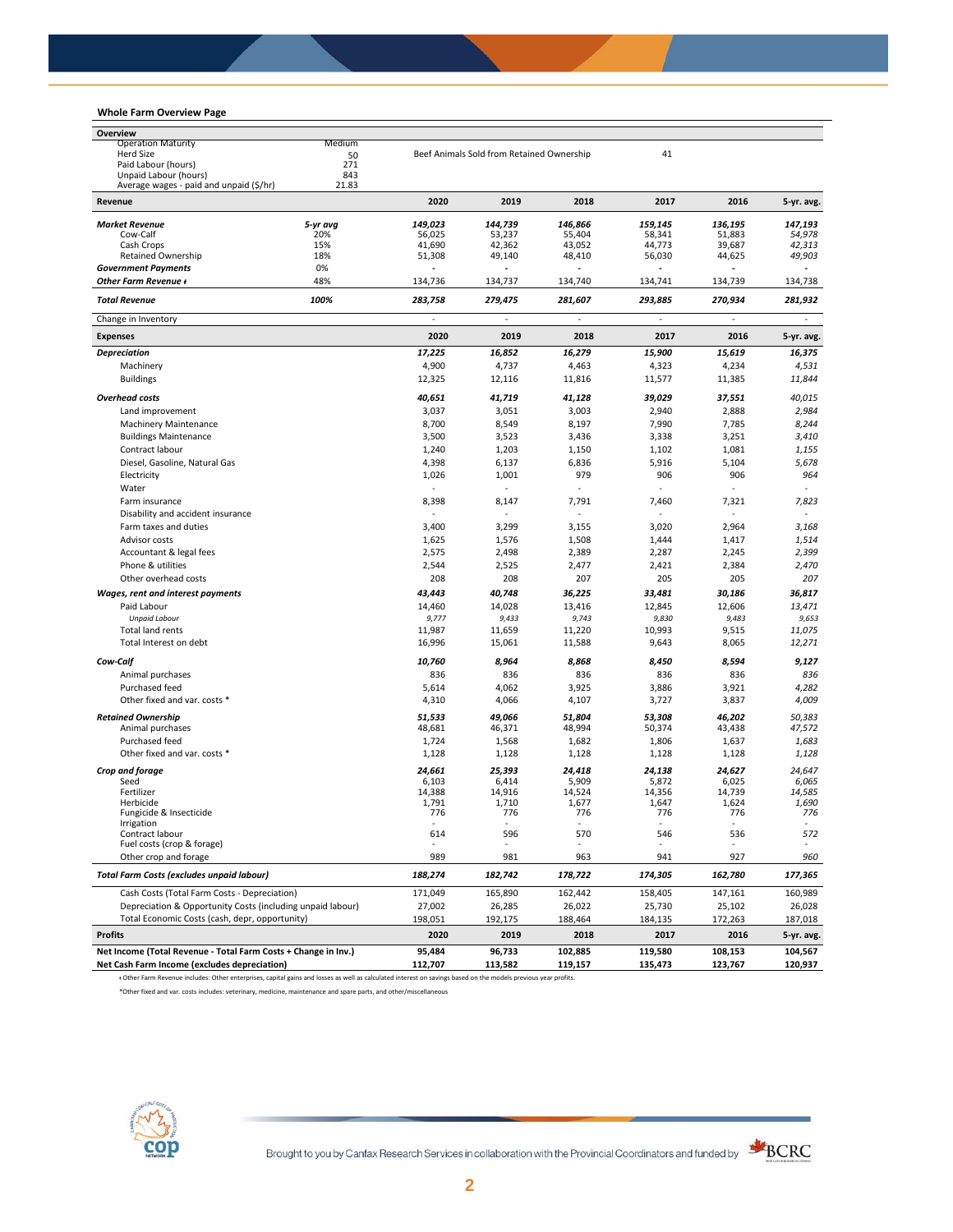| Cow-Calf Enterprise (\$/Cow Wintered)                    | 2020           | 2019                     | 2018                     | 2017    | 2016           | 5 yr. avg.               |
|----------------------------------------------------------|----------------|--------------------------|--------------------------|---------|----------------|--------------------------|
| Cows Wintered *                                          | 50             | 50                       | 50                       | 50      | 50             | 50                       |
| Average male and female calf price (\$/head)             | 1,171          | 1,114                    | 1,177                    | 1,212   | 1,046          | 1,144                    |
| <b>REVENUE</b>                                           | $\overline{a}$ | $\overline{a}$           | ä,                       | L.      | $\overline{a}$ |                          |
| Cow Calf                                                 | 1,121          | 1,065                    | 1,108                    | 1,167   | 1,038          | 1,100                    |
| Cull animals and slaughter receipts                      | 147            | 137                      | 128                      | 159     | 169            | 148                      |
| Breeding livestock receipts                              | ÷              | ä,                       | ÷.                       | ä,      | ÷,             | ÷                        |
| Calf Sales and transfer to retained ownership enterprise | 974            | 927                      | 980                      | 1,007   | 869            | 951                      |
| Government payments                                      | ÷,             | ÷,                       | $\ddot{\phantom{1}}$     | $\sim$  | ÷,             | $\bar{a}$                |
| Other returns                                            | ٠              | $\overline{\phantom{a}}$ | $\overline{\phantom{a}}$ | $\sim$  | $\sim$         | $\overline{\phantom{a}}$ |
| <b>Total Cow-Calf Revenue</b>                            | 1,121          | 1,065                    | 1,108                    | 1,167   | 1,038          | 1,100                    |
| <b>VARIABLE COSTS</b>                                    | ÷.             | L.                       | $\mathcal{L}$            | ÷,      | ä,             | $\omega$                 |
| Animal purchases                                         | 16.7           | 16.7                     | 16.7                     | 16.7    | 16.7           | 17                       |
| Feed (purchase feed, fertiliser, seed, pesticides)       | 284.5          | 258.2                    | 250.8                    | 245.7   | 251.0          | 258                      |
| Machinery (maintenance, depreciation, contractor)        | 58.6           | 55.2                     | 54.3                     | 53.3    | 50.2           | 54                       |
| Fuel, energy, lubricants, water                          | 27.2           | 33.6                     | 37.3                     | 33.0    | 28.6           | 32                       |
| Vet & medicine                                           | 46.5           | 45.7                     | 45.2                     | 43.9    | 43.0           | 45                       |
| Other inputs cow calf enterprise                         | 61.4           | 55.2                     | 56.3                     | 50.0    | 52.1           | 55                       |
| Labour                                                   |                |                          |                          |         |                |                          |
| Paid Labour                                              | 57.1           | 53.4                     | 52.8                     | 51.0    | 48.3           | 53                       |
| Unpaid Labour                                            | 212.0          | 198.4                    | 196.0                    | 189.3   | 179.2          | 195                      |
| <b>Total Variable Costs</b>                              | 764.0          | 716.4                    | 709.4                    | 682.9   | 669.2          | 708                      |
| <b>CAPITAL COSTS</b>                                     |                |                          |                          |         |                |                          |
| Insurance, taxes                                         | 74.2           | 70.8                     | 68.9                     | 66.0    | 64.0           | 69                       |
| Buildings (maintenance, depreciation)                    | 62.5           | 59.6                     | 60.0                     | 59.2    | 56.1           | 59                       |
| Land Cost                                                | ÷.             | ä,                       |                          |         |                |                          |
| <b>Rented Land</b>                                       | 144.7          | 140.7                    | 135.9                    | 132.4   | 115.3          | 134                      |
| Own Land                                                 | 164.7          | 158.9                    | 151.8                    | 147.0   | 130.9          | 151                      |
| Capital Costs                                            | L.             | L,                       | L.                       | ä,      | ÷.             |                          |
| Liabilities                                              | 1.5            | 1.4                      | 1.3                      | 1.2     | 1.3            | $\mathbf{1}$             |
| Own capital                                              | 0.0            | 0.0                      | 0.0                      | 0.0     | 0.0            | $\mathsf 0$              |
| <b>Total Capital Costs</b>                               | 447.6          | 431.5                    | 417.9                    | 405.8   | 367.5          | 414                      |
| <b>COSTS</b>                                             |                |                          |                          |         |                |                          |
| Cash Costs                                               | 767.0          | 726.4                    | 715.5                    | 689.2   | 666.7          | 713                      |
| <b>Depreciation Costs</b>                                | 68.0           | 64.2                     | 64.1                     | 63.1    | 59.8           | 64                       |
| <b>Opportunity Costs</b>                                 | 376.6          | 357.3                    | 347.7                    | 336.3   | 310.2          | 346                      |
| <b>Total Production Costs</b>                            | 1,211.6        | 1,147.9                  | 1,127.3                  | 1,088.6 | 1,036.7        | 1,122                    |
| <b>Profits</b>                                           | 2020           | 2019                     | 2018                     | 2017    | 2016           | 5-yr. avg.               |
| Short-term profit (cash costs)                           | 353.5          | 338.4                    | 392.6                    | 477.6   | 370.9          | 387                      |
| Medium-term profit (cash + depreciation)                 | 285.5          | 274.2                    | 328.5                    | 414.5   | 311.1          | 323                      |
| Long-term profit (cash + depreciation + opportunity)     | (91.1)         | (83.1)                   | (19.2)                   | 78.2    | 1.0            | (23)                     |
|                                                          |                |                          |                          |         |                |                          |

\*Model Maintains a stable herd size

Costs and revenue are reported for a calendar (e.g. January to December). It reflects revenue and expenses that a producer experiences over that period. Producers who want a cash flow analysis typically use a calendar or agricultural year. This method is often preferred by lenders when getting evaluated for a line of credit or a loan. The model maintains a stable herd, retention rates were adjusted to ensure that

C<mark>ash Costs</mark><br>Cash costs are the outlays over the course of the year, including machine repairs, paid labour, costs of feed production, and purchased feed. CDN COP Network bases cash costs on actual costs of production. Agr market value for some cash costs, including feed.

The cost of producing the feed on-farm and the purchased feed costs as used in that year to reflect the experience and situation of producers. Production inputs, land and any purchased feeds utilized that year are included model. Below are the included costs for feed production:

### moder.outwhat was made used to receip would continuour.<br>**Feed:** Calculated as feed cost (purchase feed + fertilizer, seed and pesticides for own feed production) + machinery cost (machinery maintenance + depreciation + con rents paid + opportunity cost own land)

**Land:** separated into owned and rented land, includes both crop and pastureland. Land costs = Rents paid + calculated land rents for own land (opportunity cost).

By using the cost of land, the advantage that mature operations have is clearly shown as their cost structure is lower when l and has been fully paid off.

#### **Allocation**

Generic allocation uses percent revenues from each commodity to cover overheads and utilizes accounting data for the overhead costs. This takes the approach that overheads and fixed costs will be covered by something grown commodities grown. It should be recognized that as commodity prices fluctuate and revenues to each enterprise fluctuate, the shifting shares will change the cost structure for each enterprise from year to year.

## **Depreciation**

Depreciation on buildings and machinery is a non-cash cost that reveals the ability of the farm to continue operating if an asset needs replacement. Differences in depreciation costs between AgriProfit\$ and the CDN COP Network primarily comes from the use of specific (AgriP rofit\$) versus generic (CDN COP Network) allocation. Where generic allocation results in machine

#### **Opportunity Costs**

Provincing COSS are the non-cash costs that reveal the opportunity of using different resources. These costs can include Unpaid labour, renting out land, the opportunity of selling or buying feed production, and return to capital.

required.<br>Land: The Opportunity costs of land are the rents for new contracts if the farm rents out owned land. It reflects the future cost of renting land. If the producers' profits of utilizing the land outweigh the prof utilizing owned land for production should be preferred and vice-versa.<br>**Labour:** The opportunity costs of labour are the calculated wage for family labour, either off-farm salary or farm manager salary. It is important to

same type of labour.

**Capita**l: The opportunity cost of capital is the interest rate for long-term government bonds multiplied by the equity without land (values of machines, buildings, livestock, circulating capital, less total loans). If the

#### **Unit Reported**

Often cow-calf COP is expressed as dollars per cow wintered (\$/cow wintered) which adjusts the calf price per head for the number of calves sold per 100 cows. When evaluating overall cost structure to identify areas for<br>im

however..export of the structure with the structure of the break-even cost. allowing them to compare with posted market prices for their calves' average weight category. This break-even price will depend on the percentage weaned that year from the cow herd. The higher percent weaned, the lower per pound the break -even price will be.



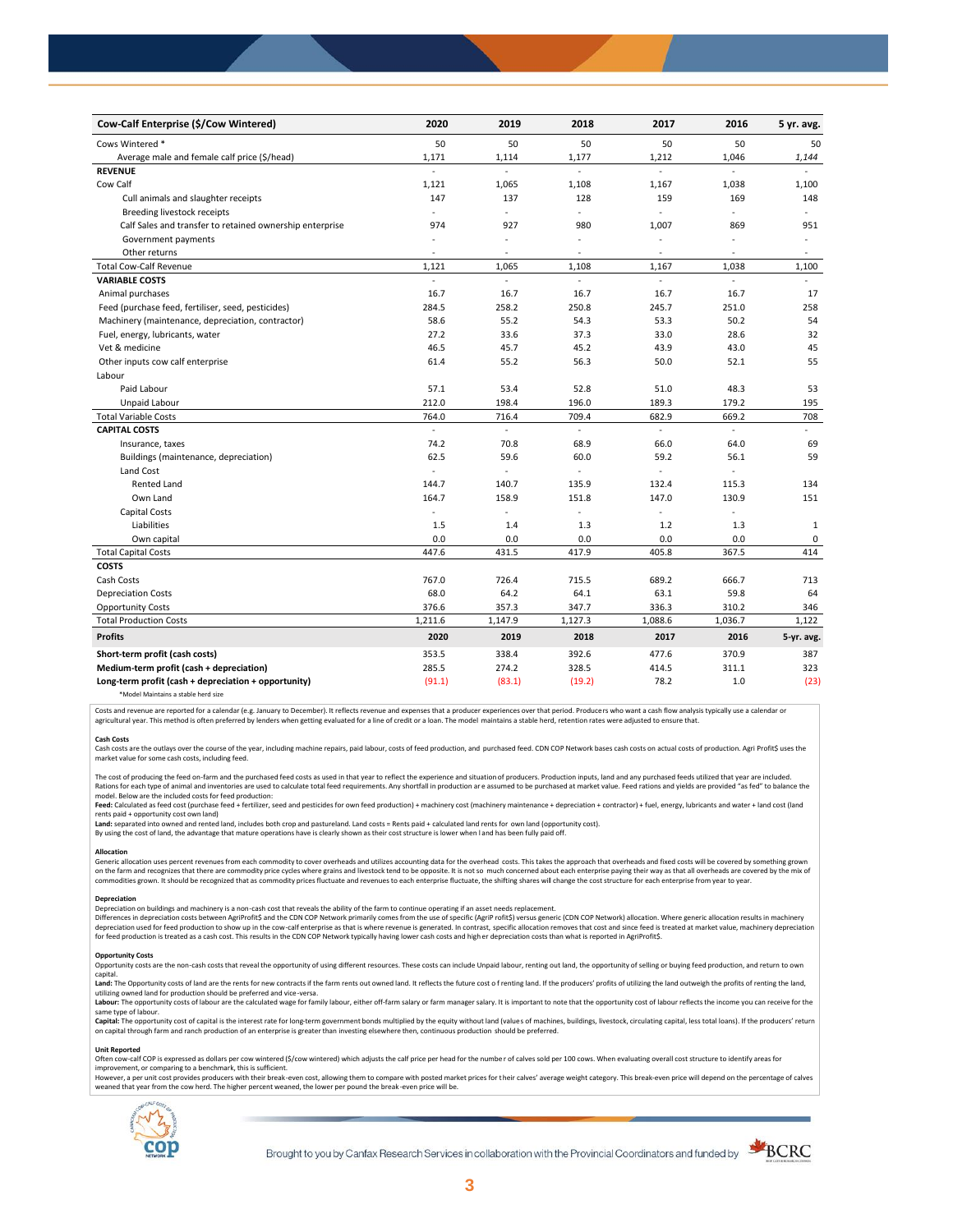| Cow-Calf Enterprise (\$/lb Weaned)                       | 2020                     | 2019                     | 2018           | 2017   | 2016           | 5 yr. avg.     |
|----------------------------------------------------------|--------------------------|--------------------------|----------------|--------|----------------|----------------|
| <b>Pounds Weaned</b>                                     | 24,684                   | 24,684                   | 24,684         | 24,684 | 24,684         | 24,684         |
| Average male and female weaning weight (lbs)             | 597                      | 597                      | 597            | 597    | 597            |                |
| Average male and female calf price at weaning (\$/lb)    | 1.96                     | 1.86                     | 1.97           | 2.03   | 1.75           | 1.92           |
| <b>REVENUE</b>                                           | ä,                       | L.                       | $\overline{a}$ | ä,     | $\overline{a}$ |                |
| Cow Calf Operation                                       | 2.27                     | 2.16                     | 2.24           | 2.36   | 2.10           | 2.23           |
| Cull animals and slaughter receipts                      | 0.30                     | 0.28                     | 0.26           | 0.32   | 0.34           | 0.30           |
| Breeding livestock receipts                              | $\sim$                   | ä,                       | ÷.             | ä,     | ÷.             | $\blacksquare$ |
| Calf Sales and transfer to retained ownership enterprise | 1.97                     | 1.88                     | 1.98           | 2.04   | 1.76           | 1.93           |
| Government payments                                      |                          | ÷,                       | ä,             | ÷,     |                | $\bar{a}$      |
| Other returns                                            | $\overline{\phantom{a}}$ | ٠                        | ٠              | $\sim$ | ٠              | $\sim$         |
| <b>Total Cow-Calf Revenue</b>                            | 2.27                     | 2.16                     | 2.24           | 2.36   | 2.10           | 2.23           |
| <b>VARIABLE COSTS</b>                                    | $\sim$                   | $\overline{\phantom{a}}$ | L.             | L.     | $\overline{a}$ | $\mathbf{r}$   |
| Animal purchases                                         | 0.03                     | 0.03                     | 0.03           | 0.03   | 0.03           | 0.03           |
| Feed (purchase feed, fertiliser, seed, pesticides)       | 0.58                     | 0.52                     | 0.51           | 0.50   | 0.51           | 0.52           |
| Machinery (maintenance, depreciation, contractor)        | 0.12                     | 0.11                     | 0.11           | 0.11   | 0.10           | 0.11           |
| Fuel, energy, lubricants, water                          | 0.06                     | 0.07                     | 0.08           | 0.07   | 0.06           | 0.06           |
| Vet & medicine                                           | 0.09                     | 0.09                     | 0.09           | 0.09   | 0.09           | 0.09           |
| Other inputs cow calf enterprise                         | 0.12                     | 0.11                     | 0.11           | 0.10   | 0.11           | 0.11           |
| Labour                                                   |                          |                          |                |        |                |                |
| Paid Labour                                              | 0.12                     | 0.11                     | 0.11           | 0.10   | 0.10           | 0.11           |
| Unpaid Labour                                            | 0.43                     | 0.40                     | 0.40           | 0.38   | 0.36           | 0.39           |
| <b>Total Variable Costs</b>                              | 1.5                      | 1.5                      | 1.4            | 1.4    | 1.4            | 1.4            |
| <b>CAPITAL COSTS</b>                                     | ä,                       | L.                       | $\mathcal{L}$  | L.     | $\overline{a}$ | $\omega$ .     |
| Insurance, taxes                                         | 0.15                     | 0.14                     | 0.14           | 0.13   | 0.13           | 0.14           |
| Buildings (maintenance, depreciation)                    | 0.13                     | 0.12                     | 0.12           | 0.12   | 0.11           | 0.12           |
| Land Cost                                                |                          |                          |                |        |                |                |
| <b>Rented Land</b>                                       | 0.29                     | 0.29                     | 0.28           | 0.27   | 0.23           | 0.27           |
| Owned Land                                               | 0.33                     | 0.32                     | 0.31           | 0.30   | 0.27           | 0.31           |
| Capital Costs                                            |                          |                          |                |        |                |                |
| Liabilities                                              | 0.00                     | 0.00                     | 0.00           | 0.00   | 0.00           | 0.00           |
| Own capital                                              | 0.00                     | 0.00                     | 0.00           | 0.00   | 0.00           | 0.00           |
| <b>Total Capital Costs</b>                               | 0.9                      | 0.9                      | 0.8            | 0.8    | 0.7            | 0.8            |
| <b>COSTS</b>                                             |                          |                          |                |        |                |                |
| Cash Costs                                               | 1.55                     | 1.47                     | 1.45           | 1.40   | 1.35           | 1.44           |
| <b>Depreciation Costs</b>                                | 0.14                     | 0.13                     | 0.13           | 0.13   | 0.12           | 0.13           |
| <b>Opportunity Costs</b>                                 | 0.76                     | 0.72                     | 0.70           | 0.68   | 0.63           | 0.70           |
| <b>Total Production Costs</b>                            | 2.45                     | 2.33                     | 2.28           | 2.21   | 2.10           | 2.27           |
| <b>Profits</b>                                           | 2020                     | 2019                     | 2018           | 2017   | 2016           | 5-yr. avg.     |
| Short-term profit (cash costs)                           | 0.72                     | 0.69                     | 0.80           | 0.97   | 0.75           | 0.78           |
| Medium-term profit (cash + depreciation)                 | 0.58                     | 0.56                     | 0.67           | 0.84   | 0.63           | 0.65           |
| Long-term profit (cash + depreciation + opportunity)     | (0.18)                   | (0.17)                   | (0.04)         | 0.16   | 0.00           | (0.05)         |

Costs and revenue are reported for a calendar (e.g. January to December). It reflects revenue and expenses that a producer experiences over that period. Producers who want a cash flow analysis typically use a calendar or<br>a

cash costs are the outlays over the course of the year, including machine repairs, paid labour, costs of feed production, and purchased feed. CDN COP Network bases cash costs on actual costs of production. Agri Profit\$ use market value for some cash costs, including feed.

The cost of producing the feed on-farm and the purchased feed costs as used in that year to reflect the experience and situation of producers. Production inputs, land and any purchased feeds utilized that year are included model. Below are the included costs for feed production:

Feed: Calculated as feed cost (purchase feed + fertilizer, seed and pesticides for own feed production) + machinery cost (machinery maintenance + depreciation + contractor) + fuel, energy, lubricants and water + land cost

Land: separated into owned and rented land, includes both crop and pastureland. Land costs = Rents paid + calculated land rents for own land (opportunity cost).

By using the cost of land, the advantage that mature operations have is clearly shown as their cost structure is lower when l and has been fully paid off. **Allocation**

Generic allocation uses percent revenues from each commodity to cover overheads and utilizes accounting data for the overhead costs. This takes the approach that overheads and fixed costs will be covered by something grown on the farm and recognizes that there are commodity price cycles where grains and livestock tend to be opposite. It is not so much concerned about each enterprise paying their way as that all overheads are covered by the m **Depreciation**

Depreciation on buildings and machinery is a non-cash cost that reveals the ability of the farm to continue operating if an asset needs replacement.

Differences in depreciation costs between AgriProfit\$ and the CDN COP Network primarily comes from the use of specific (AgriP rofit\$) versus generic (CDN COP Network) allocation. Where generic allocation results in machine

## **Opportunity Costs**

Opportunity costs are the non-cash costs that reveal the opportunity of using different resources. These costs can include Unpaid labour, renting out land, the opportunity of selling or buying feed production, and return t Land: The Opportunity costs of land are the rents for new contracts if the farm rents out owned land. It reflects the future cost of renting land. If the producers' profits of utilizing the land outweigh the profits of ren

utilizing owned land for production should be preferred and vice-versa.<br>**Labour:** The opportunity costs of labour are the calculated wage for family labour, either off-farm salary or farm manager salary. It is important to same type of labour.

Capital: The opportunity cost of capital is the interest rate for long-term government bonds multiplied by the equity without land (values of machines, buildings, livestock, circulating capital, less total loans). If the p on capital through farm and ranch production of an enterprise is greater than investing elsewhere then, continuous production should be preferred. **Unit Reported**

Often cow-calf COP is expressed as dollars per cow wintered (\$/cow wintered) which adjusts the calf price per head for the numbe r of calves sold per 100 cows. When evaluating overall cost structure to identify areas for

improvement, or comparing to a benchmark, this is sufficient.<br>However, a per unit cost provides producers with their break-even cost, allowing them to compare with posted market prices for their calves' average weight cate weaned that year from the cow herd. The higher percent weaned, the lower per pound the break -even price will be.



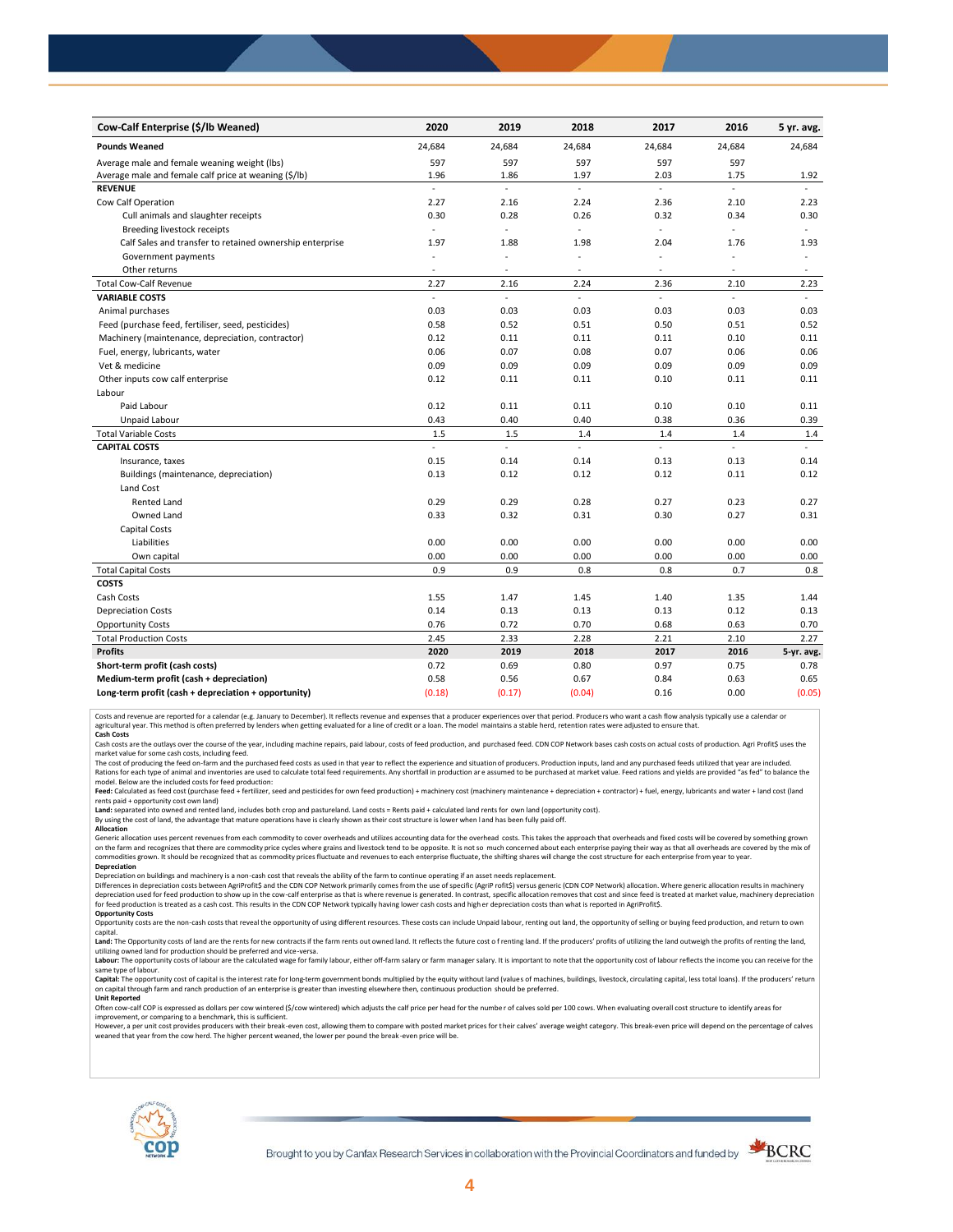| 41<br>41<br>41<br>No. of beef cattle sold per year<br>41<br>41<br>41<br>Note: breeding stock sales are in the cow-calf enterprise<br>Placement weight (lbs)<br>602<br>600-670<br>Sale Weight (lbs)<br>20<br>Days on Feed<br>2.00<br>Average Daily Gain (Ibs/day)<br>2020<br>2019<br>2018<br>2017<br>2016<br>REVENUE (\$/head Sold)<br>5-yr. avg.<br>1,251.40<br>1,198.53<br>1,180.74<br>1,088.43<br>1,366.60<br>1,217.14<br>Market Returns from Retained Ownership<br>Other Returns (Government payments, by-products)<br>$\sim$<br>÷.<br>1,251.40<br>1,198.53<br>1,088.43<br>1,217.14<br>1,180.74<br>1,366.60<br><b>Total Revenue</b><br>2020<br>2019<br>2018<br>2017<br>Costs (\$/head Sold)<br>2016<br>5-yr. avg.<br><b>VARIABLE COSTS</b><br>1,187.35<br>1,194.98<br>1,228.63<br>1,059.46<br>1,160.28<br>Animal purchases<br>1,131.00<br>Feed (purchase feed, fertiliser, seed, pesticides)<br>92.74<br>90.70<br>90.43<br>95.28<br>89.15<br>91.66<br>62.38<br>60.10<br>Machinery (maintenance, depreciation, contractor)<br>65.45<br>62.14<br>57.91<br>52.63<br>23.92<br>30.61<br>32.77<br>31.72<br>24.14<br>28.63<br>Fuel, energy, lubricants, water<br>Vet & medicine<br>ä,<br>÷.<br>ä,<br>55.93<br>Other inputs<br>58.16<br>56.70<br>55.09<br>57.07<br>52.61<br>Labour<br>63.77<br>58.11<br>Paid Labour<br>60.16<br>56.25<br>59.73<br>50.64<br>236.72<br>223.32<br>208.82<br>221.73<br>187.99<br>215.72<br>Unpaid Labour<br><b>Total Variable Costs</b><br>1,728.11<br>1,654.63<br>1,756.54<br>1,516.64<br>1,670.43<br>1,696.24<br><b>CAPITAL COSTS</b><br>42.78<br>40.53<br>37.87<br>39.92<br>39.07<br>Insurance, taxes<br>34.25<br>Buildings (maintenance, depreciation)<br>69.79<br>67.07<br>63.95<br>69.36<br>58.80<br>65.79<br><b>Land Cost</b><br>Rented Land<br>20.24<br>19.77<br>18.49<br>19.03<br>15.54<br>18.61<br>Owned Land<br>23.03<br>22.33<br>20.65<br>21.13<br>17.65<br>20.96<br><b>Capital Costs</b><br>Liabilities<br>0.42<br>0.42<br>0.40<br>0.41<br>0.38<br>0.41<br>Own capital<br>150.12<br><b>Total Capital Costs</b><br>156.27<br>141.36<br>149.84<br>126.63<br>144.84<br><b>TOTAL COSTS</b><br>Cash Costs<br>1,548.66<br>1,486.83<br>1,539.87<br>1,589.59<br>1,374.88<br>1,507.97<br>75.97<br>72.27<br>68.26<br>73.94<br>62.75<br>70.64<br><b>Depreciation Costs</b><br><b>Opportunity Costs</b><br>259.75<br>245.65<br>229.47<br>242.86<br>205.64<br>236.67<br>Total Production Costs (excludes own capital)<br>1,884.38<br>1,804.75<br>1,837.60<br>1,906.38<br>1,643.27<br>1,815.28<br><b>Profits</b><br>2020<br>2019<br>2018<br>2017<br>2016<br>5-yr. avg.<br>9.08<br>7.64<br>Margin over operating costs<br>8.61<br>(1.91)<br>18.55<br>3.89<br>Short-term profit (cash costs)<br>(297.26)<br>(288.30)<br>(359.13)<br>(222.99)<br>(290.83)<br>(286.45)<br>Medium-term profit (cash + depreciation)<br>(373.22)<br>(360.58)<br>(427.39)<br>(296.93)<br>(349.20)<br>(361.46)<br>(598.14)<br>Long-term profit (cash + depreciation + opportunity)<br>(632.98)<br>(606.23)<br>(656.86)<br>(539.79)<br>(554.85)<br>Net Income (\$/head sold)<br>2020<br>2019<br>2018<br>2017<br>2016<br>5-yr. avg.<br>(447.75)<br>(424.73)<br>(475.55)<br>(341.33)<br>(381.20)<br>(414.11)<br>Net Income<br>(407.32)<br>(318.47)<br>(343.49)<br>Net Cash Farm Income<br>(371.79)<br>(352.47)<br>(267.43)<br>Labour<br>Paid Labour<br>131<br>127<br>124<br>138<br>119<br>128<br>hours per year<br>410<br>399<br>390<br>432<br>374<br>401<br>Unpaid Labour<br>hours per year<br>Return to labour input<br>(25)<br>(25)<br>(25)<br>(31)<br>(19)<br>(26)<br>\$/hour<br>22<br>21<br>20<br>20<br>21<br>Average wages (paid and calculated)<br>23<br>\$/hour | <b>RETAINED OWNERSHIP</b> | 2020 | 2019 | 2018 | 2017 | 2016 | 5-yr. avg. |
|--------------------------------------------------------------------------------------------------------------------------------------------------------------------------------------------------------------------------------------------------------------------------------------------------------------------------------------------------------------------------------------------------------------------------------------------------------------------------------------------------------------------------------------------------------------------------------------------------------------------------------------------------------------------------------------------------------------------------------------------------------------------------------------------------------------------------------------------------------------------------------------------------------------------------------------------------------------------------------------------------------------------------------------------------------------------------------------------------------------------------------------------------------------------------------------------------------------------------------------------------------------------------------------------------------------------------------------------------------------------------------------------------------------------------------------------------------------------------------------------------------------------------------------------------------------------------------------------------------------------------------------------------------------------------------------------------------------------------------------------------------------------------------------------------------------------------------------------------------------------------------------------------------------------------------------------------------------------------------------------------------------------------------------------------------------------------------------------------------------------------------------------------------------------------------------------------------------------------------------------------------------------------------------------------------------------------------------------------------------------------------------------------------------------------------------------------------------------------------------------------------------------------------------------------------------------------------------------------------------------------------------------------------------------------------------------------------------------------------------------------------------------------------------------------------------------------------------------------------------------------------------------------------------------------------------------------------------------------------------------------------------------------------------------------------------------------------------------------------------------------------------------------------------------------------------------------------------------------------------------------------------------------------------------------------------------------------------------------------------------------------------------------------------------------------------------------------------------------------------------------------------------------------------------------------------------------------------------------------------------------------------------------------------------|---------------------------|------|------|------|------|------|------------|
|                                                                                                                                                                                                                                                                                                                                                                                                                                                                                                                                                                                                                                                                                                                                                                                                                                                                                                                                                                                                                                                                                                                                                                                                                                                                                                                                                                                                                                                                                                                                                                                                                                                                                                                                                                                                                                                                                                                                                                                                                                                                                                                                                                                                                                                                                                                                                                                                                                                                                                                                                                                                                                                                                                                                                                                                                                                                                                                                                                                                                                                                                                                                                                                                                                                                                                                                                                                                                                                                                                                                                                                                                                                                    |                           |      |      |      |      |      |            |
|                                                                                                                                                                                                                                                                                                                                                                                                                                                                                                                                                                                                                                                                                                                                                                                                                                                                                                                                                                                                                                                                                                                                                                                                                                                                                                                                                                                                                                                                                                                                                                                                                                                                                                                                                                                                                                                                                                                                                                                                                                                                                                                                                                                                                                                                                                                                                                                                                                                                                                                                                                                                                                                                                                                                                                                                                                                                                                                                                                                                                                                                                                                                                                                                                                                                                                                                                                                                                                                                                                                                                                                                                                                                    |                           |      |      |      |      |      |            |
|                                                                                                                                                                                                                                                                                                                                                                                                                                                                                                                                                                                                                                                                                                                                                                                                                                                                                                                                                                                                                                                                                                                                                                                                                                                                                                                                                                                                                                                                                                                                                                                                                                                                                                                                                                                                                                                                                                                                                                                                                                                                                                                                                                                                                                                                                                                                                                                                                                                                                                                                                                                                                                                                                                                                                                                                                                                                                                                                                                                                                                                                                                                                                                                                                                                                                                                                                                                                                                                                                                                                                                                                                                                                    |                           |      |      |      |      |      |            |
|                                                                                                                                                                                                                                                                                                                                                                                                                                                                                                                                                                                                                                                                                                                                                                                                                                                                                                                                                                                                                                                                                                                                                                                                                                                                                                                                                                                                                                                                                                                                                                                                                                                                                                                                                                                                                                                                                                                                                                                                                                                                                                                                                                                                                                                                                                                                                                                                                                                                                                                                                                                                                                                                                                                                                                                                                                                                                                                                                                                                                                                                                                                                                                                                                                                                                                                                                                                                                                                                                                                                                                                                                                                                    |                           |      |      |      |      |      |            |
|                                                                                                                                                                                                                                                                                                                                                                                                                                                                                                                                                                                                                                                                                                                                                                                                                                                                                                                                                                                                                                                                                                                                                                                                                                                                                                                                                                                                                                                                                                                                                                                                                                                                                                                                                                                                                                                                                                                                                                                                                                                                                                                                                                                                                                                                                                                                                                                                                                                                                                                                                                                                                                                                                                                                                                                                                                                                                                                                                                                                                                                                                                                                                                                                                                                                                                                                                                                                                                                                                                                                                                                                                                                                    |                           |      |      |      |      |      |            |
|                                                                                                                                                                                                                                                                                                                                                                                                                                                                                                                                                                                                                                                                                                                                                                                                                                                                                                                                                                                                                                                                                                                                                                                                                                                                                                                                                                                                                                                                                                                                                                                                                                                                                                                                                                                                                                                                                                                                                                                                                                                                                                                                                                                                                                                                                                                                                                                                                                                                                                                                                                                                                                                                                                                                                                                                                                                                                                                                                                                                                                                                                                                                                                                                                                                                                                                                                                                                                                                                                                                                                                                                                                                                    |                           |      |      |      |      |      |            |
|                                                                                                                                                                                                                                                                                                                                                                                                                                                                                                                                                                                                                                                                                                                                                                                                                                                                                                                                                                                                                                                                                                                                                                                                                                                                                                                                                                                                                                                                                                                                                                                                                                                                                                                                                                                                                                                                                                                                                                                                                                                                                                                                                                                                                                                                                                                                                                                                                                                                                                                                                                                                                                                                                                                                                                                                                                                                                                                                                                                                                                                                                                                                                                                                                                                                                                                                                                                                                                                                                                                                                                                                                                                                    |                           |      |      |      |      |      |            |
|                                                                                                                                                                                                                                                                                                                                                                                                                                                                                                                                                                                                                                                                                                                                                                                                                                                                                                                                                                                                                                                                                                                                                                                                                                                                                                                                                                                                                                                                                                                                                                                                                                                                                                                                                                                                                                                                                                                                                                                                                                                                                                                                                                                                                                                                                                                                                                                                                                                                                                                                                                                                                                                                                                                                                                                                                                                                                                                                                                                                                                                                                                                                                                                                                                                                                                                                                                                                                                                                                                                                                                                                                                                                    |                           |      |      |      |      |      |            |
|                                                                                                                                                                                                                                                                                                                                                                                                                                                                                                                                                                                                                                                                                                                                                                                                                                                                                                                                                                                                                                                                                                                                                                                                                                                                                                                                                                                                                                                                                                                                                                                                                                                                                                                                                                                                                                                                                                                                                                                                                                                                                                                                                                                                                                                                                                                                                                                                                                                                                                                                                                                                                                                                                                                                                                                                                                                                                                                                                                                                                                                                                                                                                                                                                                                                                                                                                                                                                                                                                                                                                                                                                                                                    |                           |      |      |      |      |      |            |
|                                                                                                                                                                                                                                                                                                                                                                                                                                                                                                                                                                                                                                                                                                                                                                                                                                                                                                                                                                                                                                                                                                                                                                                                                                                                                                                                                                                                                                                                                                                                                                                                                                                                                                                                                                                                                                                                                                                                                                                                                                                                                                                                                                                                                                                                                                                                                                                                                                                                                                                                                                                                                                                                                                                                                                                                                                                                                                                                                                                                                                                                                                                                                                                                                                                                                                                                                                                                                                                                                                                                                                                                                                                                    |                           |      |      |      |      |      |            |
|                                                                                                                                                                                                                                                                                                                                                                                                                                                                                                                                                                                                                                                                                                                                                                                                                                                                                                                                                                                                                                                                                                                                                                                                                                                                                                                                                                                                                                                                                                                                                                                                                                                                                                                                                                                                                                                                                                                                                                                                                                                                                                                                                                                                                                                                                                                                                                                                                                                                                                                                                                                                                                                                                                                                                                                                                                                                                                                                                                                                                                                                                                                                                                                                                                                                                                                                                                                                                                                                                                                                                                                                                                                                    |                           |      |      |      |      |      |            |
|                                                                                                                                                                                                                                                                                                                                                                                                                                                                                                                                                                                                                                                                                                                                                                                                                                                                                                                                                                                                                                                                                                                                                                                                                                                                                                                                                                                                                                                                                                                                                                                                                                                                                                                                                                                                                                                                                                                                                                                                                                                                                                                                                                                                                                                                                                                                                                                                                                                                                                                                                                                                                                                                                                                                                                                                                                                                                                                                                                                                                                                                                                                                                                                                                                                                                                                                                                                                                                                                                                                                                                                                                                                                    |                           |      |      |      |      |      |            |
|                                                                                                                                                                                                                                                                                                                                                                                                                                                                                                                                                                                                                                                                                                                                                                                                                                                                                                                                                                                                                                                                                                                                                                                                                                                                                                                                                                                                                                                                                                                                                                                                                                                                                                                                                                                                                                                                                                                                                                                                                                                                                                                                                                                                                                                                                                                                                                                                                                                                                                                                                                                                                                                                                                                                                                                                                                                                                                                                                                                                                                                                                                                                                                                                                                                                                                                                                                                                                                                                                                                                                                                                                                                                    |                           |      |      |      |      |      |            |
|                                                                                                                                                                                                                                                                                                                                                                                                                                                                                                                                                                                                                                                                                                                                                                                                                                                                                                                                                                                                                                                                                                                                                                                                                                                                                                                                                                                                                                                                                                                                                                                                                                                                                                                                                                                                                                                                                                                                                                                                                                                                                                                                                                                                                                                                                                                                                                                                                                                                                                                                                                                                                                                                                                                                                                                                                                                                                                                                                                                                                                                                                                                                                                                                                                                                                                                                                                                                                                                                                                                                                                                                                                                                    |                           |      |      |      |      |      |            |
|                                                                                                                                                                                                                                                                                                                                                                                                                                                                                                                                                                                                                                                                                                                                                                                                                                                                                                                                                                                                                                                                                                                                                                                                                                                                                                                                                                                                                                                                                                                                                                                                                                                                                                                                                                                                                                                                                                                                                                                                                                                                                                                                                                                                                                                                                                                                                                                                                                                                                                                                                                                                                                                                                                                                                                                                                                                                                                                                                                                                                                                                                                                                                                                                                                                                                                                                                                                                                                                                                                                                                                                                                                                                    |                           |      |      |      |      |      |            |
|                                                                                                                                                                                                                                                                                                                                                                                                                                                                                                                                                                                                                                                                                                                                                                                                                                                                                                                                                                                                                                                                                                                                                                                                                                                                                                                                                                                                                                                                                                                                                                                                                                                                                                                                                                                                                                                                                                                                                                                                                                                                                                                                                                                                                                                                                                                                                                                                                                                                                                                                                                                                                                                                                                                                                                                                                                                                                                                                                                                                                                                                                                                                                                                                                                                                                                                                                                                                                                                                                                                                                                                                                                                                    |                           |      |      |      |      |      |            |
|                                                                                                                                                                                                                                                                                                                                                                                                                                                                                                                                                                                                                                                                                                                                                                                                                                                                                                                                                                                                                                                                                                                                                                                                                                                                                                                                                                                                                                                                                                                                                                                                                                                                                                                                                                                                                                                                                                                                                                                                                                                                                                                                                                                                                                                                                                                                                                                                                                                                                                                                                                                                                                                                                                                                                                                                                                                                                                                                                                                                                                                                                                                                                                                                                                                                                                                                                                                                                                                                                                                                                                                                                                                                    |                           |      |      |      |      |      |            |
|                                                                                                                                                                                                                                                                                                                                                                                                                                                                                                                                                                                                                                                                                                                                                                                                                                                                                                                                                                                                                                                                                                                                                                                                                                                                                                                                                                                                                                                                                                                                                                                                                                                                                                                                                                                                                                                                                                                                                                                                                                                                                                                                                                                                                                                                                                                                                                                                                                                                                                                                                                                                                                                                                                                                                                                                                                                                                                                                                                                                                                                                                                                                                                                                                                                                                                                                                                                                                                                                                                                                                                                                                                                                    |                           |      |      |      |      |      |            |
|                                                                                                                                                                                                                                                                                                                                                                                                                                                                                                                                                                                                                                                                                                                                                                                                                                                                                                                                                                                                                                                                                                                                                                                                                                                                                                                                                                                                                                                                                                                                                                                                                                                                                                                                                                                                                                                                                                                                                                                                                                                                                                                                                                                                                                                                                                                                                                                                                                                                                                                                                                                                                                                                                                                                                                                                                                                                                                                                                                                                                                                                                                                                                                                                                                                                                                                                                                                                                                                                                                                                                                                                                                                                    |                           |      |      |      |      |      |            |
|                                                                                                                                                                                                                                                                                                                                                                                                                                                                                                                                                                                                                                                                                                                                                                                                                                                                                                                                                                                                                                                                                                                                                                                                                                                                                                                                                                                                                                                                                                                                                                                                                                                                                                                                                                                                                                                                                                                                                                                                                                                                                                                                                                                                                                                                                                                                                                                                                                                                                                                                                                                                                                                                                                                                                                                                                                                                                                                                                                                                                                                                                                                                                                                                                                                                                                                                                                                                                                                                                                                                                                                                                                                                    |                           |      |      |      |      |      |            |
|                                                                                                                                                                                                                                                                                                                                                                                                                                                                                                                                                                                                                                                                                                                                                                                                                                                                                                                                                                                                                                                                                                                                                                                                                                                                                                                                                                                                                                                                                                                                                                                                                                                                                                                                                                                                                                                                                                                                                                                                                                                                                                                                                                                                                                                                                                                                                                                                                                                                                                                                                                                                                                                                                                                                                                                                                                                                                                                                                                                                                                                                                                                                                                                                                                                                                                                                                                                                                                                                                                                                                                                                                                                                    |                           |      |      |      |      |      |            |
|                                                                                                                                                                                                                                                                                                                                                                                                                                                                                                                                                                                                                                                                                                                                                                                                                                                                                                                                                                                                                                                                                                                                                                                                                                                                                                                                                                                                                                                                                                                                                                                                                                                                                                                                                                                                                                                                                                                                                                                                                                                                                                                                                                                                                                                                                                                                                                                                                                                                                                                                                                                                                                                                                                                                                                                                                                                                                                                                                                                                                                                                                                                                                                                                                                                                                                                                                                                                                                                                                                                                                                                                                                                                    |                           |      |      |      |      |      |            |
|                                                                                                                                                                                                                                                                                                                                                                                                                                                                                                                                                                                                                                                                                                                                                                                                                                                                                                                                                                                                                                                                                                                                                                                                                                                                                                                                                                                                                                                                                                                                                                                                                                                                                                                                                                                                                                                                                                                                                                                                                                                                                                                                                                                                                                                                                                                                                                                                                                                                                                                                                                                                                                                                                                                                                                                                                                                                                                                                                                                                                                                                                                                                                                                                                                                                                                                                                                                                                                                                                                                                                                                                                                                                    |                           |      |      |      |      |      |            |
|                                                                                                                                                                                                                                                                                                                                                                                                                                                                                                                                                                                                                                                                                                                                                                                                                                                                                                                                                                                                                                                                                                                                                                                                                                                                                                                                                                                                                                                                                                                                                                                                                                                                                                                                                                                                                                                                                                                                                                                                                                                                                                                                                                                                                                                                                                                                                                                                                                                                                                                                                                                                                                                                                                                                                                                                                                                                                                                                                                                                                                                                                                                                                                                                                                                                                                                                                                                                                                                                                                                                                                                                                                                                    |                           |      |      |      |      |      |            |
|                                                                                                                                                                                                                                                                                                                                                                                                                                                                                                                                                                                                                                                                                                                                                                                                                                                                                                                                                                                                                                                                                                                                                                                                                                                                                                                                                                                                                                                                                                                                                                                                                                                                                                                                                                                                                                                                                                                                                                                                                                                                                                                                                                                                                                                                                                                                                                                                                                                                                                                                                                                                                                                                                                                                                                                                                                                                                                                                                                                                                                                                                                                                                                                                                                                                                                                                                                                                                                                                                                                                                                                                                                                                    |                           |      |      |      |      |      |            |
|                                                                                                                                                                                                                                                                                                                                                                                                                                                                                                                                                                                                                                                                                                                                                                                                                                                                                                                                                                                                                                                                                                                                                                                                                                                                                                                                                                                                                                                                                                                                                                                                                                                                                                                                                                                                                                                                                                                                                                                                                                                                                                                                                                                                                                                                                                                                                                                                                                                                                                                                                                                                                                                                                                                                                                                                                                                                                                                                                                                                                                                                                                                                                                                                                                                                                                                                                                                                                                                                                                                                                                                                                                                                    |                           |      |      |      |      |      |            |
|                                                                                                                                                                                                                                                                                                                                                                                                                                                                                                                                                                                                                                                                                                                                                                                                                                                                                                                                                                                                                                                                                                                                                                                                                                                                                                                                                                                                                                                                                                                                                                                                                                                                                                                                                                                                                                                                                                                                                                                                                                                                                                                                                                                                                                                                                                                                                                                                                                                                                                                                                                                                                                                                                                                                                                                                                                                                                                                                                                                                                                                                                                                                                                                                                                                                                                                                                                                                                                                                                                                                                                                                                                                                    |                           |      |      |      |      |      |            |
|                                                                                                                                                                                                                                                                                                                                                                                                                                                                                                                                                                                                                                                                                                                                                                                                                                                                                                                                                                                                                                                                                                                                                                                                                                                                                                                                                                                                                                                                                                                                                                                                                                                                                                                                                                                                                                                                                                                                                                                                                                                                                                                                                                                                                                                                                                                                                                                                                                                                                                                                                                                                                                                                                                                                                                                                                                                                                                                                                                                                                                                                                                                                                                                                                                                                                                                                                                                                                                                                                                                                                                                                                                                                    |                           |      |      |      |      |      |            |
|                                                                                                                                                                                                                                                                                                                                                                                                                                                                                                                                                                                                                                                                                                                                                                                                                                                                                                                                                                                                                                                                                                                                                                                                                                                                                                                                                                                                                                                                                                                                                                                                                                                                                                                                                                                                                                                                                                                                                                                                                                                                                                                                                                                                                                                                                                                                                                                                                                                                                                                                                                                                                                                                                                                                                                                                                                                                                                                                                                                                                                                                                                                                                                                                                                                                                                                                                                                                                                                                                                                                                                                                                                                                    |                           |      |      |      |      |      |            |
|                                                                                                                                                                                                                                                                                                                                                                                                                                                                                                                                                                                                                                                                                                                                                                                                                                                                                                                                                                                                                                                                                                                                                                                                                                                                                                                                                                                                                                                                                                                                                                                                                                                                                                                                                                                                                                                                                                                                                                                                                                                                                                                                                                                                                                                                                                                                                                                                                                                                                                                                                                                                                                                                                                                                                                                                                                                                                                                                                                                                                                                                                                                                                                                                                                                                                                                                                                                                                                                                                                                                                                                                                                                                    |                           |      |      |      |      |      |            |
|                                                                                                                                                                                                                                                                                                                                                                                                                                                                                                                                                                                                                                                                                                                                                                                                                                                                                                                                                                                                                                                                                                                                                                                                                                                                                                                                                                                                                                                                                                                                                                                                                                                                                                                                                                                                                                                                                                                                                                                                                                                                                                                                                                                                                                                                                                                                                                                                                                                                                                                                                                                                                                                                                                                                                                                                                                                                                                                                                                                                                                                                                                                                                                                                                                                                                                                                                                                                                                                                                                                                                                                                                                                                    |                           |      |      |      |      |      |            |
|                                                                                                                                                                                                                                                                                                                                                                                                                                                                                                                                                                                                                                                                                                                                                                                                                                                                                                                                                                                                                                                                                                                                                                                                                                                                                                                                                                                                                                                                                                                                                                                                                                                                                                                                                                                                                                                                                                                                                                                                                                                                                                                                                                                                                                                                                                                                                                                                                                                                                                                                                                                                                                                                                                                                                                                                                                                                                                                                                                                                                                                                                                                                                                                                                                                                                                                                                                                                                                                                                                                                                                                                                                                                    |                           |      |      |      |      |      |            |
|                                                                                                                                                                                                                                                                                                                                                                                                                                                                                                                                                                                                                                                                                                                                                                                                                                                                                                                                                                                                                                                                                                                                                                                                                                                                                                                                                                                                                                                                                                                                                                                                                                                                                                                                                                                                                                                                                                                                                                                                                                                                                                                                                                                                                                                                                                                                                                                                                                                                                                                                                                                                                                                                                                                                                                                                                                                                                                                                                                                                                                                                                                                                                                                                                                                                                                                                                                                                                                                                                                                                                                                                                                                                    |                           |      |      |      |      |      |            |
|                                                                                                                                                                                                                                                                                                                                                                                                                                                                                                                                                                                                                                                                                                                                                                                                                                                                                                                                                                                                                                                                                                                                                                                                                                                                                                                                                                                                                                                                                                                                                                                                                                                                                                                                                                                                                                                                                                                                                                                                                                                                                                                                                                                                                                                                                                                                                                                                                                                                                                                                                                                                                                                                                                                                                                                                                                                                                                                                                                                                                                                                                                                                                                                                                                                                                                                                                                                                                                                                                                                                                                                                                                                                    |                           |      |      |      |      |      |            |
|                                                                                                                                                                                                                                                                                                                                                                                                                                                                                                                                                                                                                                                                                                                                                                                                                                                                                                                                                                                                                                                                                                                                                                                                                                                                                                                                                                                                                                                                                                                                                                                                                                                                                                                                                                                                                                                                                                                                                                                                                                                                                                                                                                                                                                                                                                                                                                                                                                                                                                                                                                                                                                                                                                                                                                                                                                                                                                                                                                                                                                                                                                                                                                                                                                                                                                                                                                                                                                                                                                                                                                                                                                                                    |                           |      |      |      |      |      |            |
|                                                                                                                                                                                                                                                                                                                                                                                                                                                                                                                                                                                                                                                                                                                                                                                                                                                                                                                                                                                                                                                                                                                                                                                                                                                                                                                                                                                                                                                                                                                                                                                                                                                                                                                                                                                                                                                                                                                                                                                                                                                                                                                                                                                                                                                                                                                                                                                                                                                                                                                                                                                                                                                                                                                                                                                                                                                                                                                                                                                                                                                                                                                                                                                                                                                                                                                                                                                                                                                                                                                                                                                                                                                                    |                           |      |      |      |      |      |            |
|                                                                                                                                                                                                                                                                                                                                                                                                                                                                                                                                                                                                                                                                                                                                                                                                                                                                                                                                                                                                                                                                                                                                                                                                                                                                                                                                                                                                                                                                                                                                                                                                                                                                                                                                                                                                                                                                                                                                                                                                                                                                                                                                                                                                                                                                                                                                                                                                                                                                                                                                                                                                                                                                                                                                                                                                                                                                                                                                                                                                                                                                                                                                                                                                                                                                                                                                                                                                                                                                                                                                                                                                                                                                    |                           |      |      |      |      |      |            |
|                                                                                                                                                                                                                                                                                                                                                                                                                                                                                                                                                                                                                                                                                                                                                                                                                                                                                                                                                                                                                                                                                                                                                                                                                                                                                                                                                                                                                                                                                                                                                                                                                                                                                                                                                                                                                                                                                                                                                                                                                                                                                                                                                                                                                                                                                                                                                                                                                                                                                                                                                                                                                                                                                                                                                                                                                                                                                                                                                                                                                                                                                                                                                                                                                                                                                                                                                                                                                                                                                                                                                                                                                                                                    |                           |      |      |      |      |      |            |
|                                                                                                                                                                                                                                                                                                                                                                                                                                                                                                                                                                                                                                                                                                                                                                                                                                                                                                                                                                                                                                                                                                                                                                                                                                                                                                                                                                                                                                                                                                                                                                                                                                                                                                                                                                                                                                                                                                                                                                                                                                                                                                                                                                                                                                                                                                                                                                                                                                                                                                                                                                                                                                                                                                                                                                                                                                                                                                                                                                                                                                                                                                                                                                                                                                                                                                                                                                                                                                                                                                                                                                                                                                                                    |                           |      |      |      |      |      |            |
|                                                                                                                                                                                                                                                                                                                                                                                                                                                                                                                                                                                                                                                                                                                                                                                                                                                                                                                                                                                                                                                                                                                                                                                                                                                                                                                                                                                                                                                                                                                                                                                                                                                                                                                                                                                                                                                                                                                                                                                                                                                                                                                                                                                                                                                                                                                                                                                                                                                                                                                                                                                                                                                                                                                                                                                                                                                                                                                                                                                                                                                                                                                                                                                                                                                                                                                                                                                                                                                                                                                                                                                                                                                                    |                           |      |      |      |      |      |            |
|                                                                                                                                                                                                                                                                                                                                                                                                                                                                                                                                                                                                                                                                                                                                                                                                                                                                                                                                                                                                                                                                                                                                                                                                                                                                                                                                                                                                                                                                                                                                                                                                                                                                                                                                                                                                                                                                                                                                                                                                                                                                                                                                                                                                                                                                                                                                                                                                                                                                                                                                                                                                                                                                                                                                                                                                                                                                                                                                                                                                                                                                                                                                                                                                                                                                                                                                                                                                                                                                                                                                                                                                                                                                    |                           |      |      |      |      |      |            |
|                                                                                                                                                                                                                                                                                                                                                                                                                                                                                                                                                                                                                                                                                                                                                                                                                                                                                                                                                                                                                                                                                                                                                                                                                                                                                                                                                                                                                                                                                                                                                                                                                                                                                                                                                                                                                                                                                                                                                                                                                                                                                                                                                                                                                                                                                                                                                                                                                                                                                                                                                                                                                                                                                                                                                                                                                                                                                                                                                                                                                                                                                                                                                                                                                                                                                                                                                                                                                                                                                                                                                                                                                                                                    |                           |      |      |      |      |      |            |
|                                                                                                                                                                                                                                                                                                                                                                                                                                                                                                                                                                                                                                                                                                                                                                                                                                                                                                                                                                                                                                                                                                                                                                                                                                                                                                                                                                                                                                                                                                                                                                                                                                                                                                                                                                                                                                                                                                                                                                                                                                                                                                                                                                                                                                                                                                                                                                                                                                                                                                                                                                                                                                                                                                                                                                                                                                                                                                                                                                                                                                                                                                                                                                                                                                                                                                                                                                                                                                                                                                                                                                                                                                                                    |                           |      |      |      |      |      |            |
|                                                                                                                                                                                                                                                                                                                                                                                                                                                                                                                                                                                                                                                                                                                                                                                                                                                                                                                                                                                                                                                                                                                                                                                                                                                                                                                                                                                                                                                                                                                                                                                                                                                                                                                                                                                                                                                                                                                                                                                                                                                                                                                                                                                                                                                                                                                                                                                                                                                                                                                                                                                                                                                                                                                                                                                                                                                                                                                                                                                                                                                                                                                                                                                                                                                                                                                                                                                                                                                                                                                                                                                                                                                                    |                           |      |      |      |      |      |            |
|                                                                                                                                                                                                                                                                                                                                                                                                                                                                                                                                                                                                                                                                                                                                                                                                                                                                                                                                                                                                                                                                                                                                                                                                                                                                                                                                                                                                                                                                                                                                                                                                                                                                                                                                                                                                                                                                                                                                                                                                                                                                                                                                                                                                                                                                                                                                                                                                                                                                                                                                                                                                                                                                                                                                                                                                                                                                                                                                                                                                                                                                                                                                                                                                                                                                                                                                                                                                                                                                                                                                                                                                                                                                    |                           |      |      |      |      |      |            |
|                                                                                                                                                                                                                                                                                                                                                                                                                                                                                                                                                                                                                                                                                                                                                                                                                                                                                                                                                                                                                                                                                                                                                                                                                                                                                                                                                                                                                                                                                                                                                                                                                                                                                                                                                                                                                                                                                                                                                                                                                                                                                                                                                                                                                                                                                                                                                                                                                                                                                                                                                                                                                                                                                                                                                                                                                                                                                                                                                                                                                                                                                                                                                                                                                                                                                                                                                                                                                                                                                                                                                                                                                                                                    |                           |      |      |      |      |      |            |
|                                                                                                                                                                                                                                                                                                                                                                                                                                                                                                                                                                                                                                                                                                                                                                                                                                                                                                                                                                                                                                                                                                                                                                                                                                                                                                                                                                                                                                                                                                                                                                                                                                                                                                                                                                                                                                                                                                                                                                                                                                                                                                                                                                                                                                                                                                                                                                                                                                                                                                                                                                                                                                                                                                                                                                                                                                                                                                                                                                                                                                                                                                                                                                                                                                                                                                                                                                                                                                                                                                                                                                                                                                                                    |                           |      |      |      |      |      |            |
|                                                                                                                                                                                                                                                                                                                                                                                                                                                                                                                                                                                                                                                                                                                                                                                                                                                                                                                                                                                                                                                                                                                                                                                                                                                                                                                                                                                                                                                                                                                                                                                                                                                                                                                                                                                                                                                                                                                                                                                                                                                                                                                                                                                                                                                                                                                                                                                                                                                                                                                                                                                                                                                                                                                                                                                                                                                                                                                                                                                                                                                                                                                                                                                                                                                                                                                                                                                                                                                                                                                                                                                                                                                                    |                           |      |      |      |      |      |            |
|                                                                                                                                                                                                                                                                                                                                                                                                                                                                                                                                                                                                                                                                                                                                                                                                                                                                                                                                                                                                                                                                                                                                                                                                                                                                                                                                                                                                                                                                                                                                                                                                                                                                                                                                                                                                                                                                                                                                                                                                                                                                                                                                                                                                                                                                                                                                                                                                                                                                                                                                                                                                                                                                                                                                                                                                                                                                                                                                                                                                                                                                                                                                                                                                                                                                                                                                                                                                                                                                                                                                                                                                                                                                    |                           |      |      |      |      |      |            |
|                                                                                                                                                                                                                                                                                                                                                                                                                                                                                                                                                                                                                                                                                                                                                                                                                                                                                                                                                                                                                                                                                                                                                                                                                                                                                                                                                                                                                                                                                                                                                                                                                                                                                                                                                                                                                                                                                                                                                                                                                                                                                                                                                                                                                                                                                                                                                                                                                                                                                                                                                                                                                                                                                                                                                                                                                                                                                                                                                                                                                                                                                                                                                                                                                                                                                                                                                                                                                                                                                                                                                                                                                                                                    |                           |      |      |      |      |      |            |
|                                                                                                                                                                                                                                                                                                                                                                                                                                                                                                                                                                                                                                                                                                                                                                                                                                                                                                                                                                                                                                                                                                                                                                                                                                                                                                                                                                                                                                                                                                                                                                                                                                                                                                                                                                                                                                                                                                                                                                                                                                                                                                                                                                                                                                                                                                                                                                                                                                                                                                                                                                                                                                                                                                                                                                                                                                                                                                                                                                                                                                                                                                                                                                                                                                                                                                                                                                                                                                                                                                                                                                                                                                                                    |                           |      |      |      |      |      |            |
|                                                                                                                                                                                                                                                                                                                                                                                                                                                                                                                                                                                                                                                                                                                                                                                                                                                                                                                                                                                                                                                                                                                                                                                                                                                                                                                                                                                                                                                                                                                                                                                                                                                                                                                                                                                                                                                                                                                                                                                                                                                                                                                                                                                                                                                                                                                                                                                                                                                                                                                                                                                                                                                                                                                                                                                                                                                                                                                                                                                                                                                                                                                                                                                                                                                                                                                                                                                                                                                                                                                                                                                                                                                                    |                           |      |      |      |      |      |            |





NOTE: Feed costs are based on cost of production if homegrown.



Brought to you by Canfax Research Services in collaboration with the Provincial Coordinators and funded by **SKORC**